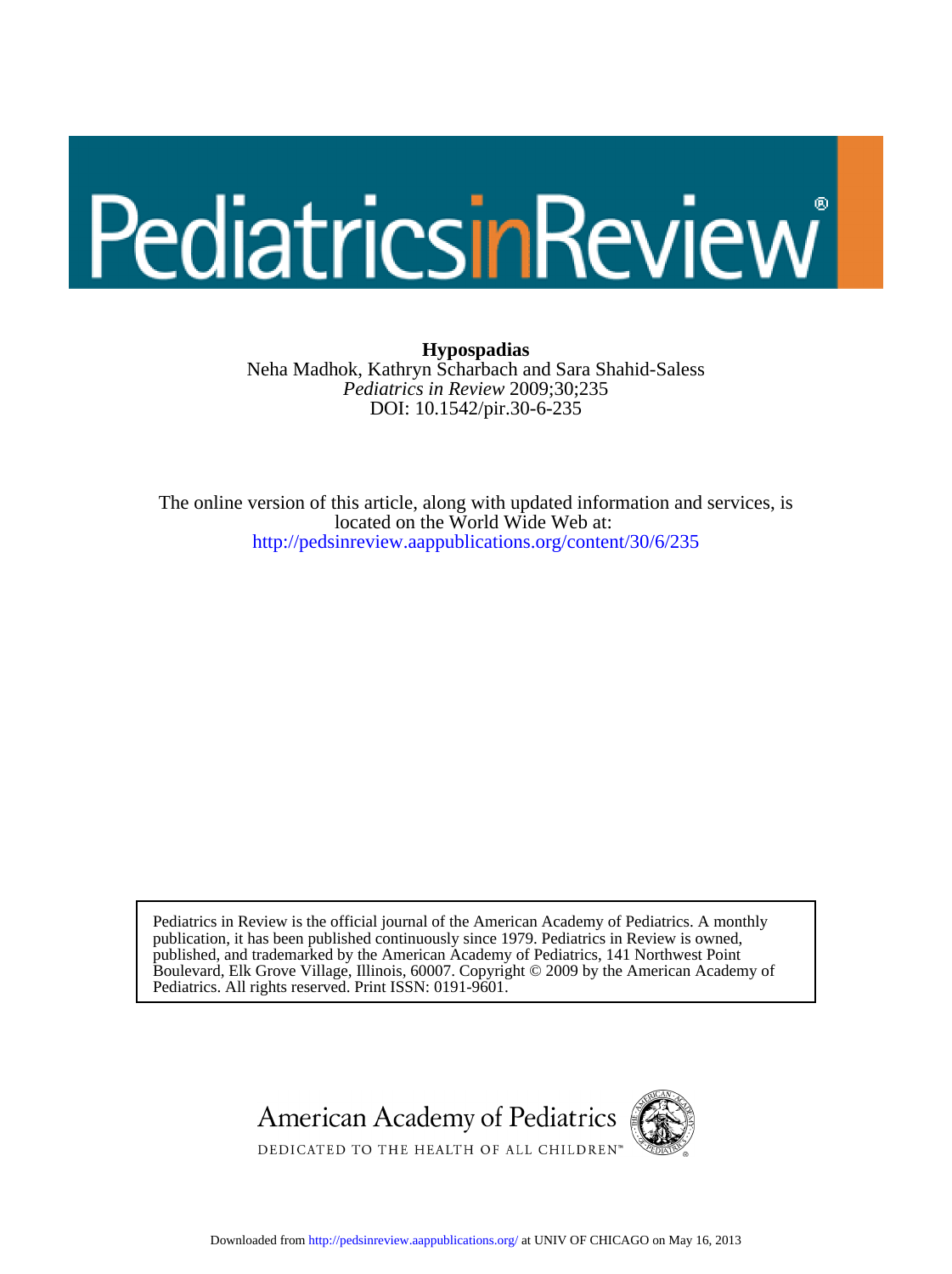# **In Brief**

## **Hypospadias**

*Neha Madhok, MD Kathryn Scharbach, MD Sara Shahid-Saless, MD Children's Hospital at Montefiore, Bronx, NY*

Author Disclosure Drs Madhok, Scharbach, Shahid-Saless, and Adam have disclosed no financial relationships relevant to this article. This commentary does not contain a discussion of an unapproved/investigative use of a commercial product/device.

**Can We Prevent Hypospadias**? Baskin LS. *J Pediatr Urol.* 2007;3:420 – 425 **Hypospadias: Anatomy, Etiology, and Technique**. Baskin LS, Ebbers MB. *J Pediatr Surg*. 2006;41:463– 472 **Hypospadias Surgery: When, What and By Whom?** Manzoni G, Bracka A, Palminteri E, Marrocco G. *BJU Int*. 2004;94:1188 –1195

Hypospadias, derived from the Greek words "hypo" meaning below and "spadon" meaning rent or hole, is defined by a urethral meatus that opens on the ventral surface of the penis proximal to the normal glanular location. Hypospadias is the most common malformation of the male genitalia and occurs in 1 in 300 male births, with some studies demonstrating a doubling of the rate in the United States between 1970 and 1993. Depending on the degree of anatomic defect, affected patients may be unable to urinate while standing and can experience issues regarding body image, sexual intercourse, and relationships. Surgical repair is the only treatment.

A review of embryology is useful in understanding the nature of this defect. As the phallus elongates at 7 to 8 weeks gestational age, the urethral groove develops on the ventral surface of the penis. The two edges of the urethral groove fold together and fuse in a proximal-to-distal direction, forming the urethra, with the meatus located on the glans. Finally, the prepuce originates from the periphery of the glans penis and is complete by 14 weeks' gestation. Incomplete fusion of the urethral folds results in hypospadias, a urethral opening on the ventral surface of the penis or on the scrotum. The development of the male external genitalia depends on the presence of testosterone and its metabolites as well as a functional androgen receptor.

Despite extensive investigation, the cause of hypospadias remains unknown for most patients. Even in severe forms, the underlying cause is never identified in as many as 70% of cases. Although androgens clearly are critical for penile development, defects in androgen metabolism and the androgen receptor account for an extremely small subset of cases, implying that other factors are responsible for hypospadias.

Epidemiologic studies have identified some genetic, maternal, and fetal factors as well as environmental exposures associated with hypospadias. A genetic component in the development of hypospadias is suggested by a 14% recurrence rate in male siblings and an 8% recurrence rate in male offspring of men who have hypospadias. Maternal and fetal factors that increase the risk of hypospadias include

advanced maternal age, pre-existing diabetes mellitus, and poor intrauterine growth. Studies have failed to show any discernible risk associated with gestational diabetes; hypertension; preeclampsia; or maternal use of alcohol, tobacco, or other substances.

Exposure to "endocrine disruptors" has been postulated to contribute to the development of hypospadias. High concentrations of estrogenic environmental contaminants and antiandrogen compounds have been shown to impair penile development in animal models. In humans, epidemiologic studies have revealed an increased incidence of hypospadias subsequent to maternal diethylstilbestrol intake during early pregnancy. A higher incidence also has been observed in the male offspring of vegetarian women and has been suggested to be a result of an increased exposure to phytoestrogens.

Whether early exposure to progesterone increases the risk of developing hypospadias is controversial. Some studies suggest that progesterone taken for threatened abortion or as part of assisted reproduction techniques during the first trimester may be associated with increased rates of hypospadias. Progesterone taken for the purpose of contraception, however, has not shown the same association. Additional research is needed to establish the biologic link between hypospadias and these risk factors.

To classify hypospadias accurately, the exact anatomic location of the meatus should be described as well as the presence or absence of chordee, defined as ventral curvature of the penis. The meatal position is classified most accurately after correction of chordee into the following three categories: dis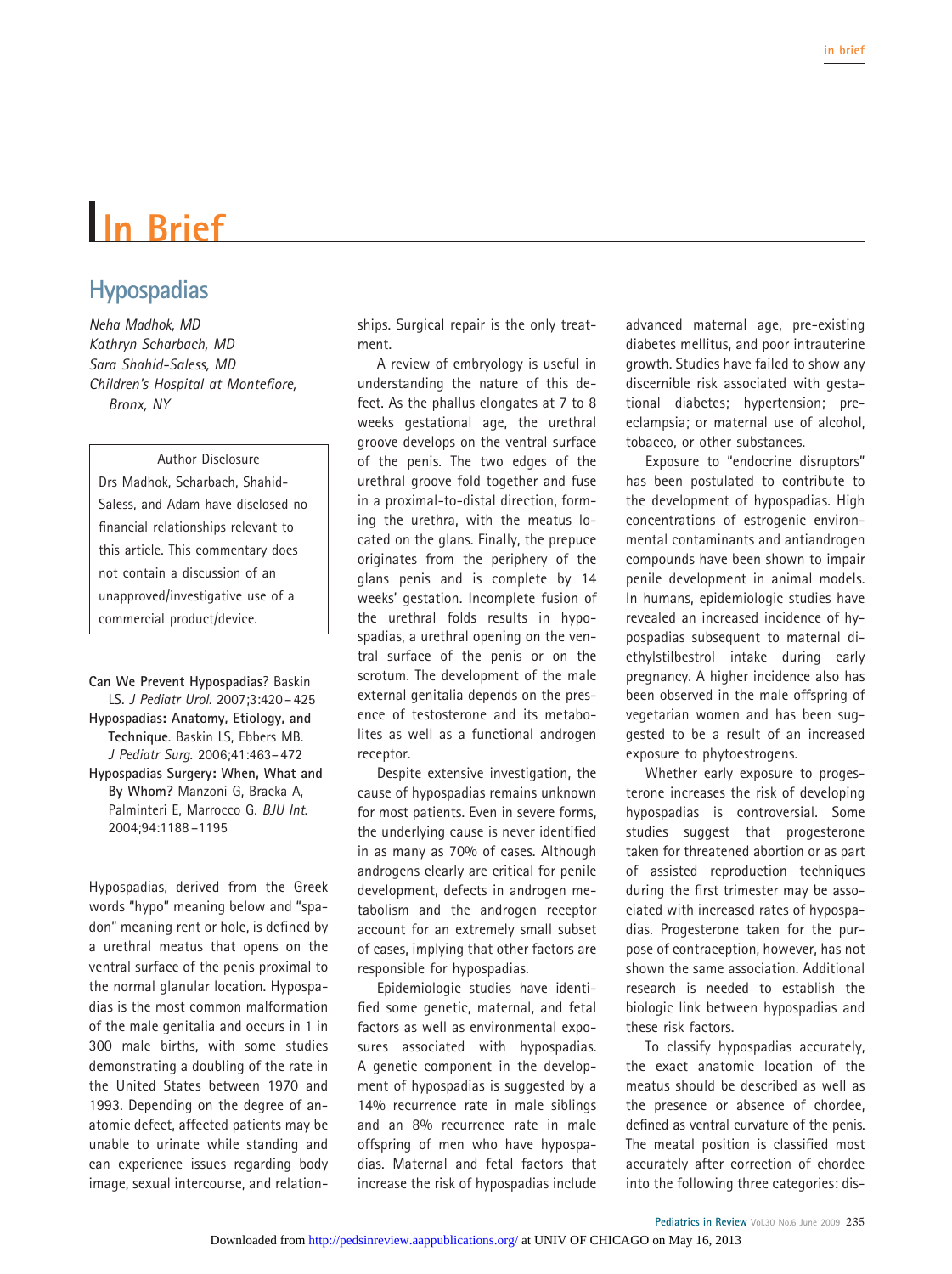tal (glandular, coronal, subcoronal), middle (distal shaft, midshaft, posterior penile), or proximal (penoscrotal, scrotal, perineal). Approximately 60% of cases of hypospadias are distal, with the subcoronal position being the most common; 25% are midpenile; and 15% are proximal. The appearance of the foreskin often is described as a dorsal hood, that is, thin or absent on the ventral surface of the penis while abundant on the dorsal aspect. Of note, in the rare variant called megameatus intact prepuce, the foreskin may be complete and normally developed. In this case, the hypospadias may be revealed only at the time of circumcision after the dorsal slit is performed. If this situation arises, the circumcision should be stopped and a urologic evaluation requested.

The clinical presentation of hypospadias has a broad spectrum, depending on the severity. Children who have a mild form in which the meatus is located on the glans may have a completely normal urinary stream, whereas children who have the more severe proximal forms of hypospadias may have a narrow meatus with a weak, downward-angled stream. Affected boys may be unable to urinate standing upright, and patients who have severe lesions may have difficulties with fertility because abnormal deflection of ejaculate may prevent effective insemination. The presence of chordee may cause painful erections and, in severe cases, preclude vaginal penetration during intercourse.

Although hypospadias, particularly the distal and middle forms, usually is an isolated anomaly, it can be one of the features included in more than 200 syndromes. Associated malformations of the urinary tract are seen most often with proximal hypospadias, where a direct association exists between the severity of hypospadias and the frequency of an associated anomaly. Anomalies of the genital tract, such as cryptorchidism and inguinal hernia, are most common, with an incidence of 8% to 10% and 9% to 15%, respectively. Other urinary tract anomalies, such as vesicoureteral reflux, ureteropelvic junction obstruction, pelvic or horseshoe kidney, crossed renal ectopia, and renal agenesis, occur in 1% of children who have distal and 5% of children who have proximal hypospadias.

The association of distal and middle forms of hypospadias with renal anomalies is no greater than that of the general population, making it unnecessary to perform renal ultrasonography or voiding cystourethrography in such patients. Proximal hypospadias, however, requires a more complete evaluation. Clinicians should suspect the possibility of an intersex condition if a child who has hypospadias has cryptorchidism and one or both testes are not palpable. In this case, karyotyping and ultrasonography of the urinary tract and internal genital organs should be performed.

The degree of hypospadias and presence of associated anomalies are useful in describing the forms of hypospadias and in determining surgical repair. Most importantly, because the foreskin is used in hypospadias repair, circumcision is contraindicated. Patients who have hypospadias should be referred for surgical evaluation in the first few weeks after birth. Such a timely evaluation addresses parental concerns and questions and establishes a relationship with the surgeon. However, the optimal time for hypospadias repair is at 6 months of age or shortly thereafter. Correction of any complications should be delayed until at least 6 months after the initial repair.

An effort should be made to avoid genital surgery around the toddler age, when toilet training and uncooperative behavior may be issues. Therefore, surgery that does not occur or is not complete during infancy should be delayed until the child is 4 years of age. Today, outpatient surgery is the standard of care. A shortened hospital stay is believed to reduce the psychological impact and separation anxiety involved.

The goal of hypospadias surgery is to create proper anatomic placement of the urethral meatus with good cosmesis and function. More specifically, an optimal repair results in a straight penis with a slitlike meatus on the glans, leading to a forward-directed urinary stream and normal intercourse. Many surgical techniques are used, with the method of repair dictated by the anatomic variables, as outlined previously. Straightforward cases of hypospadias can be addressed with a single procedure; a staged approach may be necessary in more complex forms. Families should be informed about the probability of reoperation in the case of complications.

The factors that affect the success and complication rate of the operations include severity of the deformity, previous operation or circumcision, age of the patient, postoperative care, and experience of the surgeon. Early complications of hypospadias repair include infection, tissue necrosis in the operative area, development of a fistula or diverticulum, urethral or meatal stenosis, unacceptable cosmetic outcome, and functional complaints of micturition (spraying, dribbling, and deviation of urinary stream). Although there is a correlation between the short-term and long-term results of hypospadias repair, many complications do not appear for more than 1 year after surgery. In fact, some may not manifest for more than a decade. Later complications also include fistula, diverticulum, urethral or meatal stenosis, dissatisfaction with penile appearance, and functional complaints of micturition. Among the other poor long-term outcomes are erectile problems and difficulties with sexual performance. With some complications of hypospadias repair occurring so long after the surgery, the final outcome can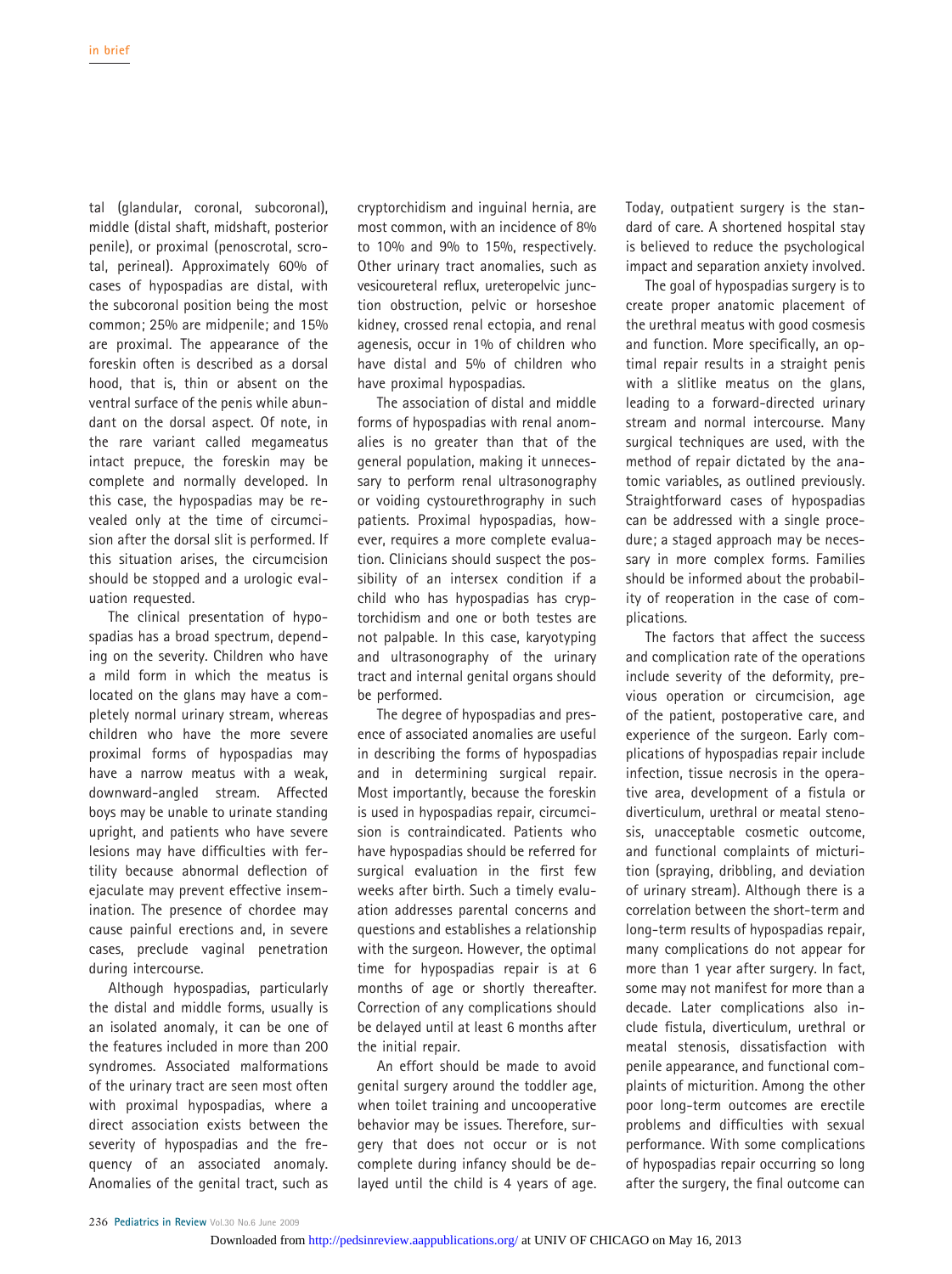be evaluated only after the patient has reached adulthood.

**Comment:** Hypospadias is a defect in which the urethral meatus opens on the ventral surface of the penis proximal to its normal position. A much rarer

congenital defect is epispadias, which can affect both boys  $(-1 \text{ in } 100,000)$ and girls ( $\sim$ 1 in 500,000). In boys who have epispadias, the urethral meatus is on the dorsal surface of the penis, and in girls, the opening is displaced anteriorly, usually in the clitoris or between

it and the labia. Most cases of epispadias are associated with exstrophy of the bladder or, even more extreme, with cloacal exstrophy.

*Henry M. Adam, MD Editor, In Brief*